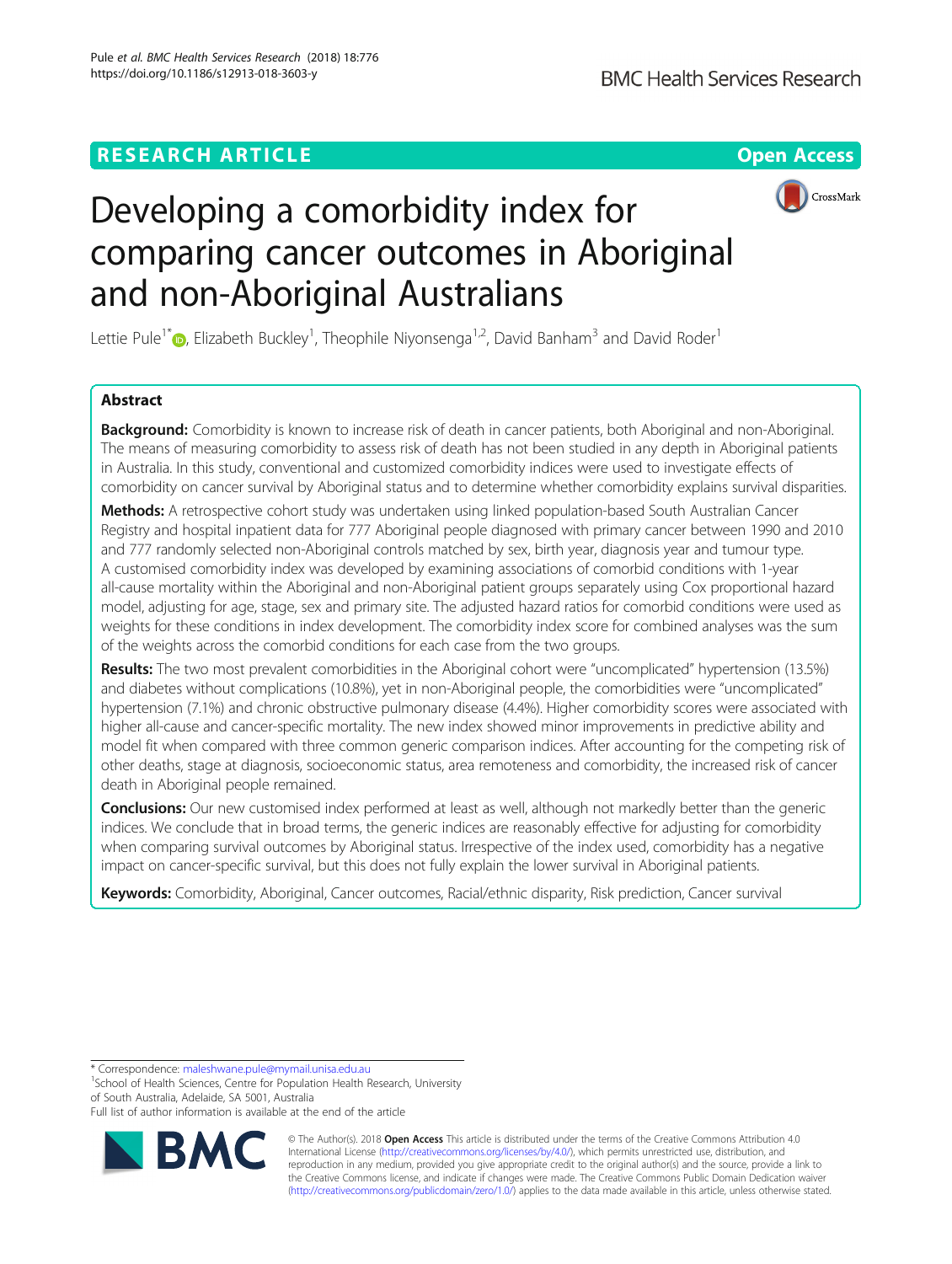# Background

Many cancer patients have concurrent chronic disease or conditions, commonly referred to as comorbidity. The risk of having comorbidity increases with age and can influence treatment choices [[1](#page-7-0)–[3](#page-7-0)]. Comorbidity has been shown to affect cancer diagnosis and treatment practices, and lead to an increased risk of hospitalisation, reduced quality of life, increased mortality, and potentially increased healthcare costs [[3](#page-7-0)–[5](#page-7-0)].

Comorbidity is an important determinant of poorer cancer outcomes [\[3\]](#page-7-0), and potentially more so in Aboriginal than non-Aboriginal populations, due to a higher prevalence of comorbid conditions (e.g., diabetes, renal disease, injuries, diseases of the respiratory and cardiovascular systems, and infectious diseases) [\[6](#page-7-0)–[10](#page-7-0)] .

Given the clinical importance of comorbidity and its high prevalence in ageing cancer populations, it is essential to have a measure for quantifying likely effects on cancer outcomes. Comorbidity indices have been developed to measure the extent of comorbid conditions and to quantify their impact on mortality  $[11-13]$  $[11-13]$  $[11-13]$  $[11-13]$  $[11-13]$ . These indices are often used for risk stratification or adjustment when comparing disease-specific survival or other health outcomes across different groups. The validity of these indices can vary, however, depending on the population, the diseases involved, the data sources and outcome measures [[11](#page-7-0)–[13](#page-7-0)].

Commonly used indices include the Charlson Comorbidity Index (CCI) and Elixhauser Comorbidity Index (ECI) [\[14](#page-7-0), [15\]](#page-7-0). These indices were developed using general in-hospital patients to summarise risk of all-cause mortality at 1 year and in-hospital mortality due to comorbidity. Later, van Walraven developed weights for Elixhauser conditions using administrative data based on in-hospital mortality [[16](#page-7-0)].

As the CCI and ECI were developed over two decades ago, and for limited purposes in general hospital patients, they may be sub-optimal indices of comorbidity for contemporary cancer populations. Previous studies have shown that ECI had a slightly better performance than CCI [\[13,](#page-7-0) [16](#page-7-0)]. Another population-based cancer specific index, which was developed based on the impact of comorbidity on non-cancer mortality, Cancer, Care and Comorbidity (C3), showed a superior model fit when compared to CCI [\[17\]](#page-7-0). Although cancer-specific, the C3 was not designed to meet the needs of an Australian Aboriginal cohort.

Due to the potential limitations of currently available comorbidity indices, and the lack of a gold standard method of measuring comorbidity  $[11–13]$  $[11–13]$  $[11–13]$  $[11–13]$ , this study was undertaken to: (1) describe the prevalence of comorbidities in Aboriginal and non-Aboriginal cancer populations in South Australia; and (2) develop a customised index for assessing the impact of this comorbidity on mortality by Aboriginal status. The utility of this index is demonstrated empirically by predicting excess mortality risk from comorbidity in a matched cohort and by comparing its predictive effects with that of generic indices. To the best of the authors' knowledge, this is the first time a comorbidity index has been developed and customised for an Australian cancer cohort by Aboriginal status.

# **Methods**

# Data sources and linkage

Cancer data were extracted from South Australian Cancer Registry (SACR) and linked in-hospital data from all hospitals in SA, as incorporated in the South Australia Inpatient Hospital Separations (ISAAC) database. SACR is a population-based cancer registry that collects data on all cancers diagnosed in South Australia (excluding non-melanoma skin cancer). Notification of cancer is mandatory from pathology laboratories, radiotherapy centres, hospitals and the Registrar of Births, Deaths and Marriages (BDM). The SACR also collects mortality by routine linkage to South Australian death files and for deaths occurring outside of South Australia, to the National Death Index at the Australian Institute of Health and Welfare. Record linkage of data from the SACR, ISAAC, and BDM was conducted by SANT Data Link, with supplementary linkage to inpatient data undertaken by the SA Government Epidemiology Branch [[18\]](#page-7-0).

# Study population and variables

Due to small population numbers, Aboriginal and Torres Strait Islander people were combined and respectfully referred to as Aboriginal people in this study. All registered cancer cases in Aboriginal people diagnosed between 1990 and 2010 were included in this study. Aboriginal status of cases was checked through cross-referencing with other databases to reduce classification bias [\[18,](#page-7-0) [19\]](#page-7-0). Emphasis was placed on specificity at the expense of sensitivity to ensure that non-Aboriginal people were not misclassified as Aboriginal. Aboriginal cancer cases were paired with randomly selected control cancer cases in non-Aboriginal people, with matching for birth year, sex, primary cancer site and year of diagnosis. The matching process has been described in detail elsewhere [\[18\]](#page-7-0). The matched cohort was used for two purposes; firstly, to develop a general population cancer specific comorbidity index (PCSCI) with account taken of Aboriginal status, and secondly, to test the utility of the PCSCI for explaining survival differences between Aboriginal and non-Aboriginal people with cancer.

Demographic and clinical data were extracted from the SACR, including age at diagnosis (years), sex, primary site of cancer, tumour grade, degree of spread (local, regional, distant and unknown), and diagnostic period (1990–1999 or 2000–2010). Remoteness was derived from residential postcode at diagnosis [\[20](#page-7-0)], and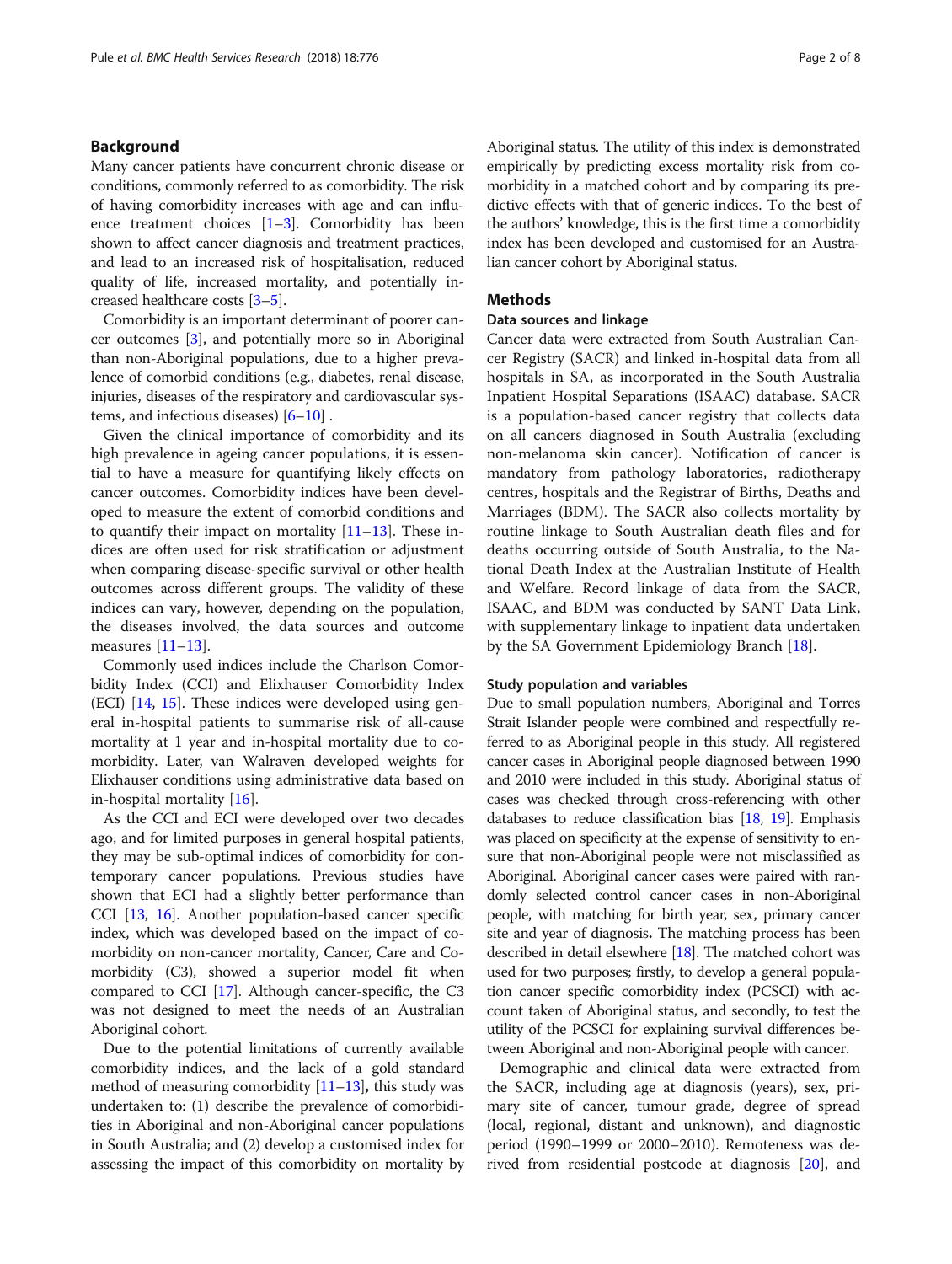indices of socioeconomic disadvantage measured by postcode categorised in quintiles (Q1: most disadvantage; Q5: least disadvantage) [\[21\]](#page-7-0). Death dates were included, plus causes of death coded as cancer or non-cancer by registry staff.

The International Classification of Diseases 10th Revision (ICD-10) was used to code comorbidity data obtained by extraction from patients' in-hospital records for the 5 years preceding the primary cancer diagnosis. Comorbid conditions that were rarely reported in our population (prevalence not greater than 0.5%) were excluded. All cancer cases were followed-up from date of diagnosis to date of death, or to censoring on 31st December 2011, whichever came first. Patients with no record of death were assumed to be alive at the end of the follow-up period. For comorbidity index development, 1-year all-cause mortality was used as the outcome. For the validation of the index and subsequent survival analyses, both all-cause and cancer-specific mortality were outcomes of interest.

A Stata module was used to calculate CCI and ECI index scores based on originally developed CCI weights and modified to include ECI weights developed by van Walraven et al. [\[14](#page-7-0)–[16](#page-7-0), [22,](#page-7-0) [23\]](#page-7-0). Similarly, a SAS macro developed by Sarfati et al. [\[17\]](#page-7-0) was converted into Stata and used to calculate C3 index score based on original weights developed for the 42 conditions in the all-sites C3 index. Scores for each participant were calculated separately for the respective indices as the sum of all the weights for the conditions recorded excluding cancers. The scores were treated as continuous variables for analysis and only categorised for descriptive purposes.

## Statistical analysis

Data were prepared using Stata version 14 (StataCorp, College Station, Texas) [\[24\]](#page-7-0). Initially an endeavour was made to rectify any missing data or errors by checking with data sources. Descriptive analyses of demographic and clinical characteristics were then made by Aboriginal status. Differences by Aboriginal status were tested using McNemar's test for binary variables and Wilcoxon rank sum test for ordinal variables in the matched cohort.

# Development of a general population-based cancer-specific comorbidity index (PCSCI)

To develop a general PCSCI which can be applied in Aboriginal only, or combined Aboriginal and non-Aboriginal cohorts, the matched cohort was first split into Aboriginal and non-Aboriginal cases. Comorbidities were identified separately for each group. Cox proportional hazard models were fitted separately for each comorbid condition in the Aboriginal cohort and non-Aboriginal cohort respectively to avoid overfitting [\[17\]](#page-7-0). Models were adjusted for age, degree of spread (summary stage), sex and primary site, and the association of each comorbid condition with 1-year all-cause mortality determined. Adjusted hazard ratios  $(aHR) < 1$  were assigned a "0" and those  $> = 1$ were rounded to the nearest whole number. These aHRs were then assigned as weights for the respective Aboriginal and non-Aboriginal models. Weights thus obtained were summed across the two groups for each person to obtain a measure of comorbidity burden for the entire cohort (referred to as the PCSCI score) and used in subsequent analyses. Proportionality, a key Cox proportional hazards assumption, was assessed using Schoenfeld's residuals and found to be met.

# Internal validation of the index

Bootstrapping was used to generate multiple samples from the matched cohort for validating and comparing the customised index performance with that of three pre-existing indices (two generic and one cancer specific). The performance of PCSCI, CCI, ECI and C3 indices, relative to baseline models for all-cause and cancer-specific mortality (adjusting for age and stage) was evaluated for discriminative ability using Harrell's concordance statistic (C-index) using bootstrapping (1000 iterations) [[25](#page-7-0), [26](#page-7-0)], and the Akaike Information Criterion (AIC) for model fit using a stratified Cox regression model [\[27\]](#page-7-0).

# The utility of PCSCI in explaining variation in survival

Models that included Aboriginal status were adjusted for remoteness, area level socioeconomic status (SES), degree of spread and respective measures of comorbidity (i.e., PCSCI, CCI, ECI and C3). Interactions between Aboriginality and remoteness, stage, age and comorbidity score, respectively were tested and included in the final model if approaching significance  $(p < 0.2)$ . Additionally, multivariable regression models for competing risk analysis, using the Fine and Gray approach, were developed and used to assess the risk of death due to cancer from the estimated sub-hazard ratios (SHR) [\[28\]](#page-7-0). There was no meaningful difference between competing risk and disease-specific Cox proportional hazards regression, hence only competing risk results are presented in this report.

To assess the utility of the PCSCI for explaining differences in survival by Aboriginality, the percentage change in SHRs between restricted and unrestricted models were computed for each index as follows, and comparisons made across indices:

 $[(SHR_{without\ comorbidity} - SHR_{comorbidity})/(SHR_{without\ comorbidity})]$ comorbidity  $-1.0$ )]  $\times 100$ 

The study was reviewed and approved by the Human Research Ethics Committees of South Australian Health, the Aboriginal Health Council and University of South Australia. The Cancer Data and Aboriginal Disparities (CanDAD) project's Aboriginal Community Reference Group (ACoRG) were consulted to ensure acceptability of the study to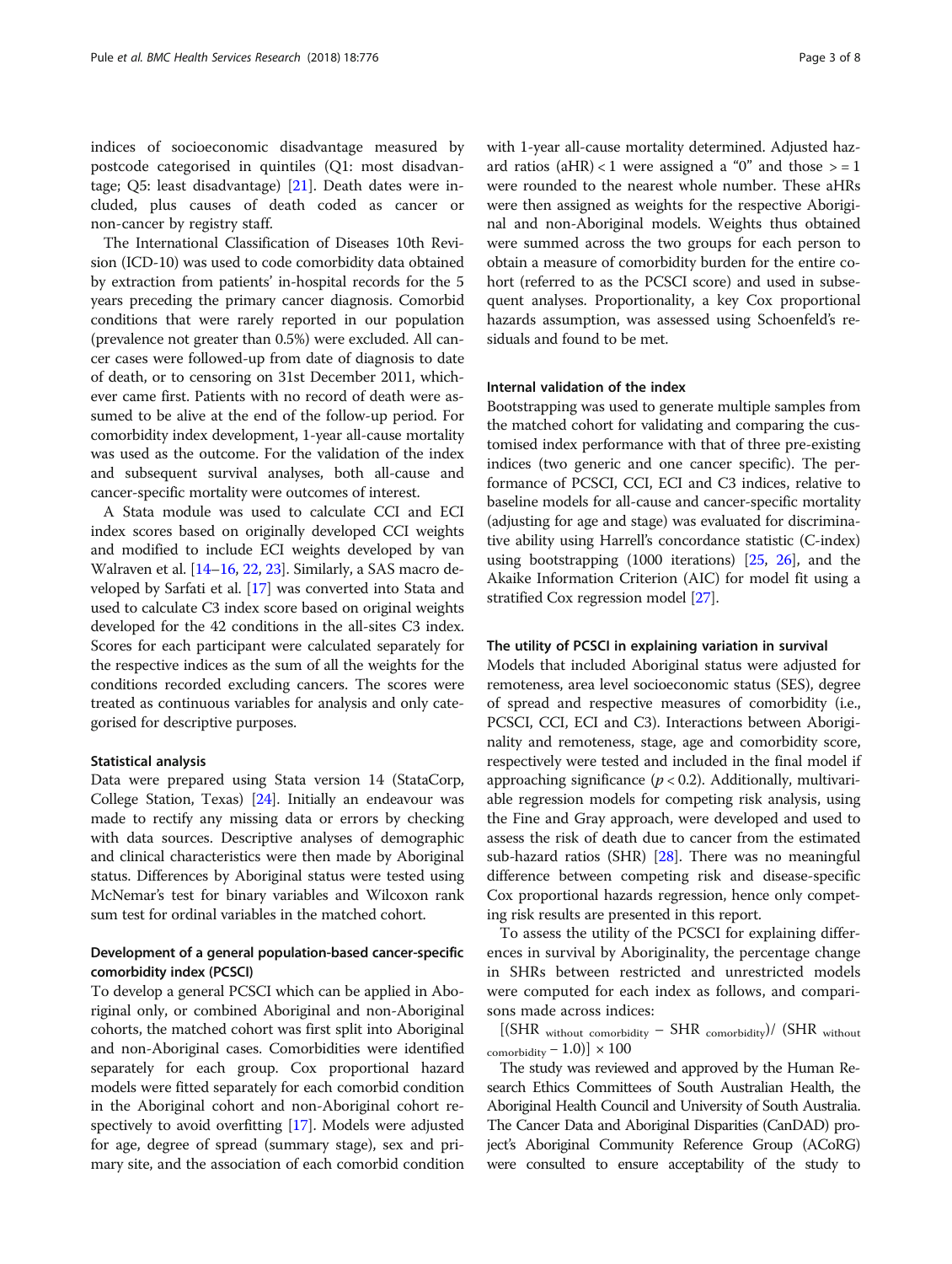Aboriginal people and alignment with South Australian Aboriginal Health Research Accord principles [\[29\]](#page-7-0).

# Results

A total of 777 Aboriginal primary cancer cases (mean age (standard deviation) = 57.7 years  $(\pm 15.6 \text{ years})$ ), and 777 non-Aboriginal cases (mean age = 58.5 years (± 15.5 years)) were included in the matched cohort (Table 1). A higher proportion of Aboriginal were diagnosed at a distant stage (31.3% vs 22.0%), lived in outer regional and remote areas (50.3% vs 19.6%) and lived in low socioeconomic areas (55.5% vs 24.2%) compared with non-Aboriginal controls,  $(p < 0.05)$ . By the end of follow-up period, 59.3% of Aboriginal people had died of cancer compared to 43.8% of non-Aboriginal controls (Table 1).

# Development of a general population-based cancer-specific comorbidity index (PCSCI)

Conditions included in the development of PCSCI and the numbers (%) of cancer cases affected are shown in Table [2.](#page-4-0) Hypertension (uncomplicated) and chronic obstructive pulmonary disease (COPD) were two of the most common comorbid conditions in both Aboriginal and non-Aboriginal cases, with a higher prevalence in Aboriginal compared to non-Aboriginal people (13.5% vs 7.1% for hypertension (uncomplicated) and 10.7% vs 4.4% for COPD) (Table [2](#page-4-0)). Although Aboriginal people had a higher comorbidity level than non-Aboriginal people, the assigned weights were generally lower for the same comorbid conditions than those assigned for non-Aboriginal people. PCSCI scores ranged from a low of 0 to a high of 25 for the matched cohort, with 29% having PCSCI score  $\geq 1$ .

## Internal validation of the index

All indices showed similar predictive accuracy for all-cause and cancer-specific mortality (Table [3](#page-5-0)). The C-index ranged from 0.678 to 0.727 for all models using 1-year all-cause mortality, with PCSCI having the highest C-index score. Similarly, C-index score ranged from 0.689 to 0.733 for all models using 1-year cancer-specific mortality. Again, the highest C-index score applying for the PCSCI. The addition of the different comorbidity indices into the baseline model resulted in significant improvements in model fit, with PCSCI having a slightly lower AIC, indicating better model performance (Table [3\)](#page-5-0).

# The utility of PCSCI in explaining variation in survival

Unadjusted competing risk regression modelling showed that Aboriginal people had a higher risk of cancer death than their non-Aboriginal counterparts  $(SHR = 1.96, 95\%)$ CI; 1.71–2.24). After adjusting for stage, remoteness area, areal level SES and comorbidity, Aboriginal people still had elevated risk of cancer death, and this was

Table 1 Demographic and clinical characteristics of a matched South Australian Aboriginal and non-Aboriginal cohort diagnosed with cancer between 1990 and 2010

| Demographic and clinical        | Aboriginal        | Non-Aboriginal    |             |  |
|---------------------------------|-------------------|-------------------|-------------|--|
| factors                         | N (%)             | N (%)             | p-value     |  |
| Age in years (mean, $\pm$ SD)   | 57.7 $(\pm 15.6)$ | 58.5 $(\pm 15.5)$ | $p = 0.232$ |  |
| Sex                             |                   |                   |             |  |
| Male                            | 375 (48.3)        | 375 (48.3)        |             |  |
| Female                          | 402 (51.7)        | 402 (51.7)        | $p = 1.000$ |  |
| Decade of diagnosis             |                   |                   |             |  |
| 1990-1999                       | 284 (36.6)        | 284 (36.6)        |             |  |
| 2000-2010                       | 493 (63.5)        | 493 (63.5)        | $p = 1.000$ |  |
| Area-level socioeconomic status |                   |                   |             |  |
| Q1 (Most disadvantaged)         | 431 (55.5)        | 188 (24.2)        |             |  |
| Q2                              | 156 (20.1)        | 167(21.5)         |             |  |
| Q3                              | 76 (9.8)          | 129 (16.6)        |             |  |
| Q4                              | 68 (8.8)          | 146 (18.8)        |             |  |
| Q5 (Least disadvantaged)        | 46 (5.9)          | 147 (18.9)        | p < 0.001   |  |
| Geographic remoteness           |                   |                   |             |  |
| Major cities                    | 328 (42.2)        | 544 (70.0)        |             |  |
| Inner regional                  | 58 (7.5)          | 81 (10.4)         |             |  |
| Outer regional                  | 220 (28.3)        | 117(15.1)         |             |  |
| Remote                          | 171 (22.0)        | 35 (4.5)          | p < 0.001   |  |
| Degree of spread at diagnosis   |                   |                   |             |  |
| Localised                       | 289 (37.2)        | 390 (50.2)        |             |  |
| Regional                        | 155 (20.0)        | 132 (17.0)        |             |  |
| Distant                         | 243 (31.3)        | 171 (22.0)        |             |  |
| Unknown/unstageable             | 90 (11.6)         | 84 (10.8)         | p < 0.001   |  |
| Grouped primary sites           |                   |                   |             |  |
| Head & neck                     | 110 (14.2)        | 110 (14.2)        |             |  |
| Gastrointestinal                | 162 (20.9)        | 162 (20.9)        |             |  |
| Gynaecological                  | 54 (7.0)          | 54 (7.0)          |             |  |
| Genitourinary                   | 11 $(1.4)$        | 11 $(1.4)$        |             |  |
| Thoracic                        | 124 (16.0)        | 124 (16.0)        |             |  |
| <b>Breast</b>                   | 78 (10.0)         | 78 (10.0)         |             |  |
| Skin                            | 34 (4.4)          | 34 (4.4)          |             |  |
| Lympho haematopoietic           | 39 (5.0)          | 39 (5.0)          |             |  |
| Prostate                        | 45 (5.8)          | 45 (5.8)          |             |  |
| Unknown primary                 | 46 (5.9)          | 46 (5.9)          |             |  |
| Other remaining sites           | 74 (9.5)          | 74 (9.5)          | $p = 1.000$ |  |
| Vital status at 31/12/2013      |                   |                   |             |  |
| Alive                           | 220 (28.3)        | 349 (44.9)        |             |  |
| Non-cancer death                | 96 (12.4)         | 88 (11.3)         |             |  |
| Cancer death                    | 461 (59.3)        | 340 (43.8)        | p < 0.001   |  |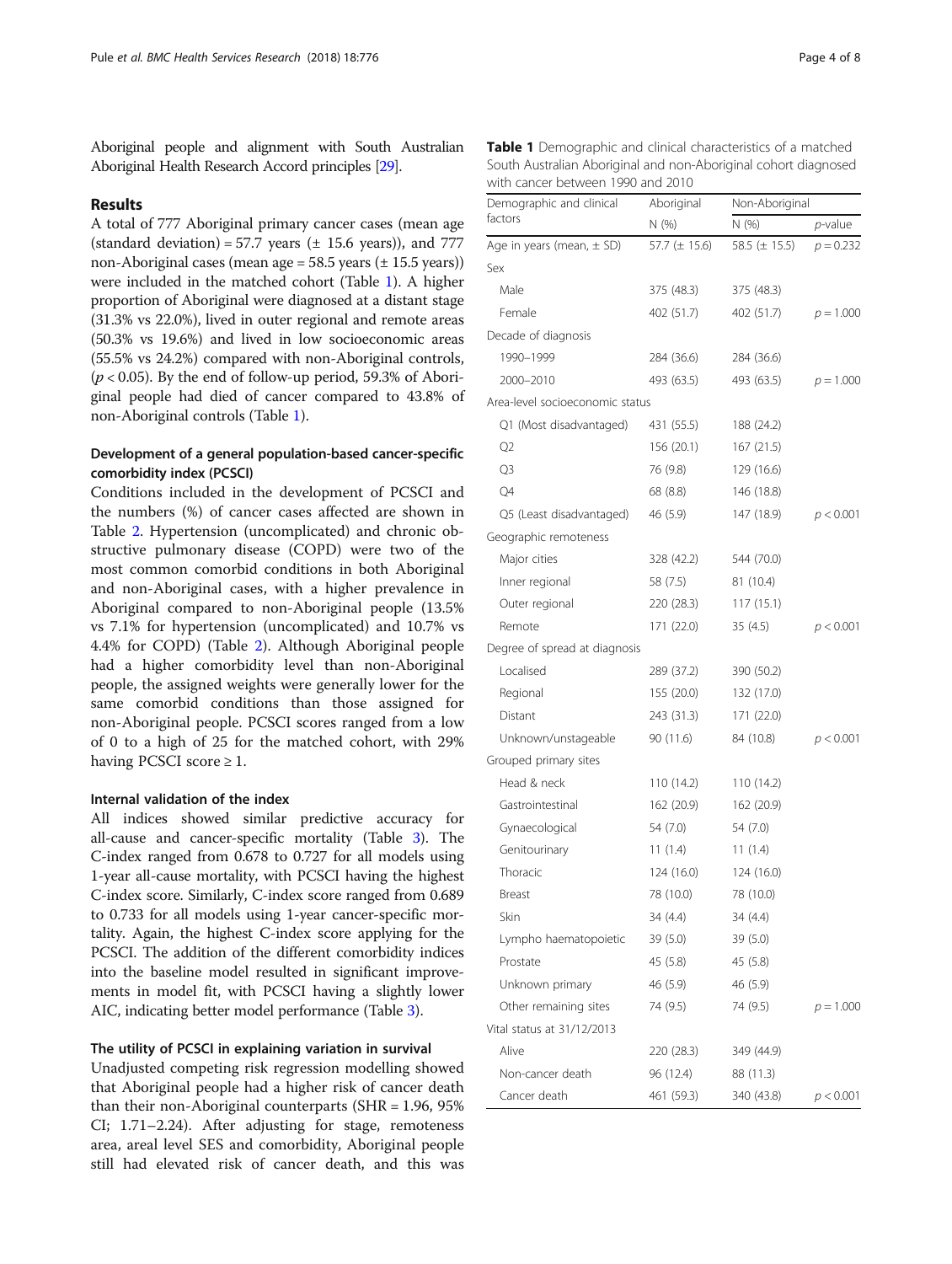<span id="page-4-0"></span>Table 2 Prevalence of comorbidities in South Australian population and association with 1-year all-cause mortality

| Comorbidity                       | n (%)      | Aboriginal aHR (95% CI) <sup>a</sup> | weight         | n(%)         | non-Aboriginal aHR (95% CI) <sup>a</sup> | weight         |
|-----------------------------------|------------|--------------------------------------|----------------|--------------|------------------------------------------|----------------|
| Alcohol abuse                     | 77 (9.9)   | 1.73 (1.25 - 2.39)                   | 2              | 13(1.7)      | $1.07(0.44 - 2.64)$                      |                |
| AMI                               | 32(4.1)    | $1.24(0.75 - 2.04)$                  | 1              | 8(1.0)       | $0.68$ $(0.21 - 2.18)$                   | $\mathbf{0}$   |
| Angina                            | 38 (4.9)   | $1.21(0.78 - 1.89)$                  | 1              | 13(1.7)      | 2.48 (1.06-5.82)                         | 2              |
| Anxiety and behavioural disorders | 14(1.8)    | $1.08(0.44 - 2.66)$                  | 1              | 8(1.0)       | $1.46(0.35 - 6.01)$                      | 1              |
| Blood loss anaemia                | 11(1.4)    | $1.42(0.52 - 3.88)$                  | 1              | $\star\star$ | $**$                                     | $**$           |
| Bowel disease                     | 18(2.3)    | $1.10(0.54 - 2.25)$                  | 1              | 5(0.6)       | 11.17 (3.73-33.5)                        | 11             |
| Cardiac arrhythmias               | 30 (3.9)   | $0.80(0.46 - 1.41)$                  | $\mathbf 0$    | 22(2.8)      | $0.99(0.46 - 2.14)$                      | $\mathbf 0$    |
| CHF                               | 36 (4.6)   | 1.48 (0.96-2.28)                     | $\mathbf{1}$   | 14(1.8)      | 2.09 (1.00-4.37)                         | $\overline{2}$ |
| Chronic viral hepatitis           | 18(2.3)    | $0.97(0.45 - 2.10)$                  | $\mathbf{0}$   | $**$         | $**$                                     | **             |
| Coagulopathy                      | 18(2.3)    | $1.06(0.46 - 2.41)$                  | 1              | 9(1.2)       | 1.36 (0.42-4.49)                         | 1              |
| COPD                              | 83 (10.7)  | $1.13(0.81 - 1.59)$                  | 1              | 34 (4.4)     | $1.64(0.92 - 2.90)$                      | 2              |
| <b>CVD</b>                        | 26 (3.4)   | $1.33(0.74 - 2.40)$                  | 1              | 15(1.9)      | $2.12(1.07 - 4.13)$                      | $\overline{2}$ |
| Deficiency anaemia                | 22(2.8)    | $1.07(0.56 - 2.01)$                  | 1              | 14(1.8)      | $0.81(0.29 - 2.27)$                      | 0              |
| Dementia                          | 6(0.8)     | $0.67(0.16 - 2.72)$                  | $\mathbf{0}$   | $**$         | $\pmb{\ast}\pmb{\ast}$                   |                |
| Depression                        | 20(2.6)    | $1.00(0.49 - 2.04)$                  | 1              | 9(1.2)       | $1.14(0.28 - 4.64)$                      | 1              |
| Diabetes complicated              | 58 (7.5)   | $1.13(0.76 - 1.68)$                  | 1              | 6(0.8)       | $1.27(0.17-9.31)$                        | 1              |
| Diabetes without complications    | 84 (10.8)  | $1.01(0.72 - 1.42)$                  | 1              | 21(2.7)      | 2.67 (1.39-5.13)                         | 3              |
| Drug abuse                        | 29 (3.7)   | $0.97(0.54 - 1.75)$                  | $\mathbf{0}$   | 6(0.8)       | $2.34(0.73 - 7.52)$                      | 2              |
| Epilepsy                          | 13(1.7)    | $1.26(0.55 - 2.88)$                  | 1              | 6(0.8)       | 4.11 (1.27–13.3)                         | 4              |
| Eye problems                      | 16(2.1)    | $1.50(0.83 - 2.70)$                  | 1              | $\star\star$ | $\pmb{\ast}\pmb{\ast}$                   | $**$           |
| Fluid and electrolyte disorders   | 18(2.3)    | $1.43(0.75 - 2.71)$                  | $\mathbf{1}$   | 9(1.2)       | 3.22 (1.40-7.38)                         | 3              |
| Hypertension uncomplicated        | 105 (13.5) | $1.01(0.74 - 1.38)$                  | 1              | 55 (7.1)     | $1.07(0.63 - 1.80)$                      | 1              |
| Hypothyroidism                    | 12(1.5)    | 1.77 (0.78-4.04)                     | $\overline{2}$ | $\star\star$ | $\pmb{\ast}\pmb{\ast}$                   |                |
| Intestinal disorders              | 14(1.8)    | $0.86$ $(0.35 - 2.12)$               | $\mathbf 0$    | 15(1.9)      | $0.58$ $(0.18 - 1.85)$                   | $\Omega$       |
| Joint and spinal disorders        | 5(0.6)     | 2.62 (0.64-10.8)                     | 3              | $\star\star$ | $\pmb{\ast}\pmb{\ast}$                   |                |
| Metabolic disorders               | 48 (6.2)   | $1.31(0.88 - 1.95)$                  | 1              | 13(1.7)      | $0.87(0.32 - 2.36)$                      | $\Omega$       |
| Mild liver disease                | 24(3.1)    | $2.00(1.17 - 3.40)$                  | $\overline{2}$ | $\star\star$ | $***$                                    | $**$           |
| Moderate/Severe liver disease     | $**$       | $**$                                 | $**$           | 6(0.8)       | 3.23 (1.29-8.05)                         | 3              |
| Obesity                           | 17(2.2)    | $0.61(0.22 - 1.64)$                  | $\mathbf 0$    | $\star\star$ | $**$                                     |                |
| Osteoporosis                      | 6(0.8)     | $0.82$ (0.26-2.59)                   | $\mathbf{0}$   | $\star\star$ | $\star\star$                             | **             |
| Other cardiac conditions          | 58 (7.5)   | $1.34(0.92 - 1.95)$                  | -1             | 14(1.8)      | 2.97 (1.35-6.56)                         | 3              |
| Other neurological disorders      | 11(1.4)    | $0.90(0.28 - 2.85)$                  | $\mathbf{0}$   | $\star\star$ | $\star\star$                             | **             |
| Pancreatitis                      | 6(0.8)     | $0.80(0.20 - 3.23)$                  | 0              |              |                                          |                |
| Paralysis                         | 13(1.7)    | 1.89 (0.83-4.30)                     | 2              | 9(1.2)       | 2.31 (1.06-5.02)                         | 2              |
| Peptic ulcer                      | 18(2.3)    | $0.95(0.46 - 1.94)$                  | $\mathbf 0$    | 15(1.9)      | $1.25(0.51 - 3.09)$                      | 1              |
| Psychoses                         | 23(3)      | $1.43(0.75 - 2.72)$                  | 1              | 8(1.0)       | $1.10(0.27 - 4.46)$                      | 1              |
| Pulmonary circulation disorders   | 7(0.9)     | $0.79(0.29 - 2.20)$                  | $\mathbf 0$    | $\star\star$ | $**$                                     | **             |
| <b>PVD</b>                        | 6(0.8)     | $0.23$ $(0.03 - 1.67)$               | 0              | 6(0.8)       | $1.23(0.30 - 5.02)$                      |                |
| Renal disease                     | 34 (4.4)   | $2.37(1.55 - 3.62)$                  | $\overline{2}$ | 5(0.6)       | 8.56 (2.53-28.9)                         | 9              |
| Rheumatoid disease                | 7(0.9)     | 1.77 (0.65-4.84)                     | $\overline{2}$ | 6(0.8)       | 1.77 (0.65-4.84)                         | 2              |
| Sleep disorders                   | 5(0.6)     | $1.91(0.60 - 6.08)$                  | 2              | $\star\star$ | $**$                                     | **             |
| Urinary tract disorders           | 7(0.9)     | $2.19(0.87 - 5.52)$                  | $\overline{2}$ | **           | $***$                                    |                |
| Valvular diseases                 | 13(1.7)    | 1.48 (0.65-3.39)                     | $\mathbf{1}$   | 6(0.8)       | $1.46(0.20 - 10.7)$                      | -1             |
| Weight loss                       | 17(2.2)    | $2.97(1.71 - 5.16)$                  | 3              | 7(0.9)       | 1.21 (0.30-4.94)                         | $\overline{1}$ |

Abbreviations: AMI acute myocardial infarction, COPD chronic obstructive pulmonary diseases, CVD cerebrovascular disease, CHF congestive heart failure<br><sup>a</sup>adjusted for age, sex, stage, primary site

\*\*excluded from the model, prevalence = < 0.5%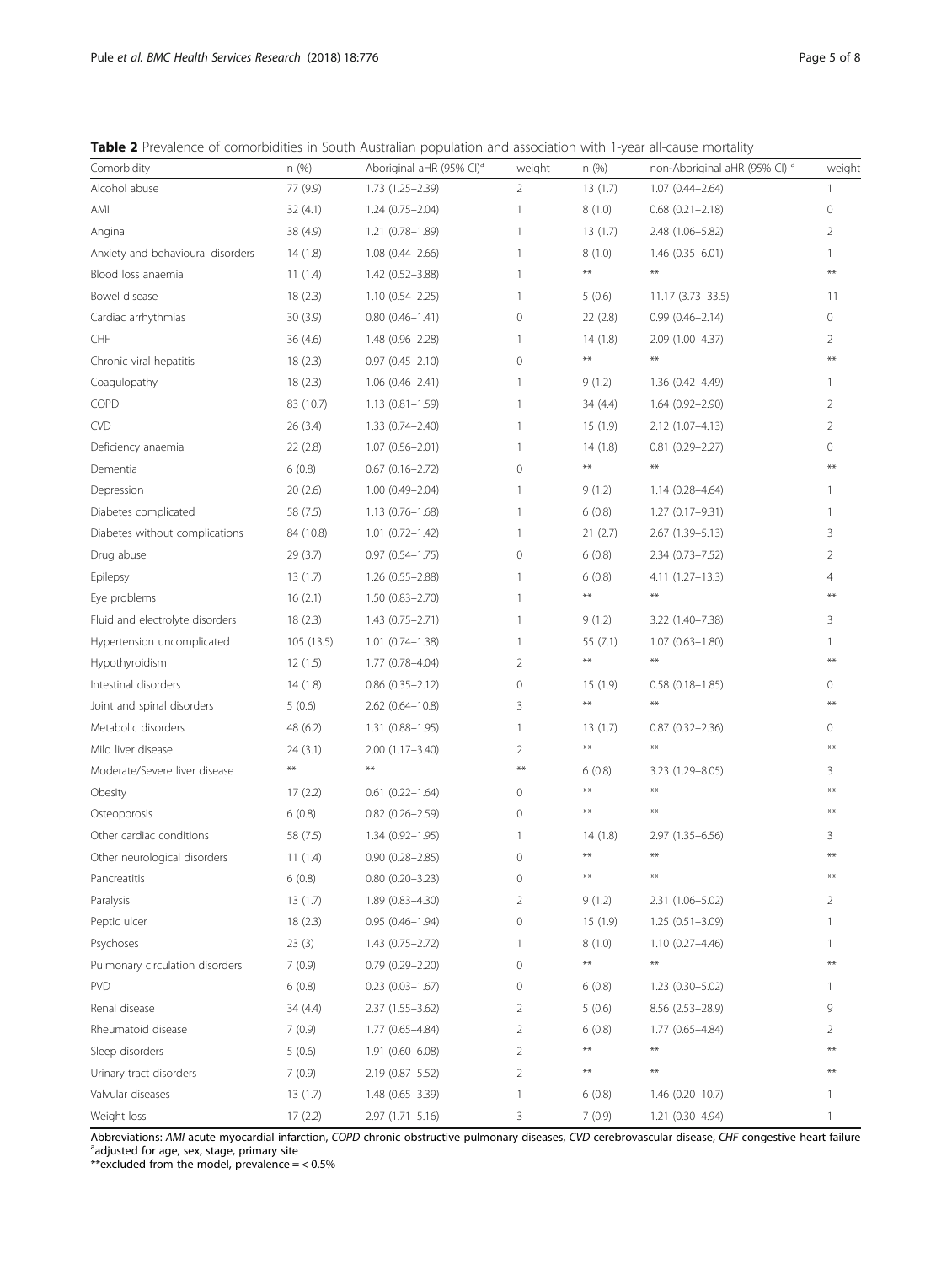<span id="page-5-0"></span>Table 3 Internal validation and comparison of indices in predicting 1-year mortality in a matched cohort

|                 | All-cause mortality |      |         | Cancer specific mortality |  |
|-----------------|---------------------|------|---------|---------------------------|--|
| Models          | c-index             | AIC. | c-index | <b>AIC</b>                |  |
| BI <sup>a</sup> | 0.678               | 428  | 0.689   | 376                       |  |
| $BI + PCSCI$    | 0.727               | 411  | 0.733   | 360                       |  |
| $BI + CCI$      | 0.716               | 413  | 0.724   | 362                       |  |
| $BI + WFCl$     | 0.719               | 416  | 0.724   | 368                       |  |
| $RI + C3$       | 0.720               | 420  | 0.731   | 366                       |  |

Abbreviations: BL baseline, CCI Charlson comorbidity index, WECI weighted Elixhauser comorbidity index, C3 cancer care and comorbidity index, PCSCI Population cancer specific comorbidity index

<sup>a</sup>Baseline model adjusted for age, stage, stratified by (sex, year of birth, year of diagnosis and primary site)

**b**Bold entries represent best models

significant for all indices, although there were not large differences in the reduction of death between indices (Table 4). There was a reduction in the risk of cancer-specific mortality after adjusting for area level SES, remoteness and stage, although the risk remained higher for Aboriginal people (SHR = 1.60, 95% CI; 1.34–1.92) (Table 4).

Table 4 Competing risk regression of factors associated with risks of cancer death, SA 1990–2010

| Aboriginal - Yes                                                                   | SHR (95% CI)        |
|------------------------------------------------------------------------------------|---------------------|
| Unadjusted                                                                         | $1.96(1.71 - 2.24)$ |
| Baseline model <sup>a</sup>                                                        | $1.60(1.34 - 1.92)$ |
| PCSCI                                                                              |                     |
| Baseline model <sup>a</sup>                                                        | $1.60(1.34 - 1.92)$ |
| Adjusted for PCSCI                                                                 | 1.53 (1.28-1.83)    |
| Proportion explained by comorbidity for<br>the effect of Aboriginality on survival | 12%                 |
| CCI                                                                                |                     |
| Baseline model <sup>a</sup>                                                        | $1.60(1.34 - 1.92)$ |
| Baseline model <sup>a</sup> + CCI                                                  | 1.54 (1.28-1.84)    |
| Proportion explained by comorbidity for<br>the effect of Aboriginality on survival | 10%                 |
| FCI                                                                                |                     |
| Baseline model <sup>a</sup>                                                        | 1.60 (1.34-1.92)    |
| Adjusted for ECI                                                                   | $1.57(1.31 - 1.87)$ |
| Proportion explained by comorbidity for<br>the effect of Aboriginality on survival | 5%                  |
| C <sub>3</sub>                                                                     |                     |
| Baseline model <sup>a</sup>                                                        | 1.60 (1.34-1.92)    |
| Adjusted for C3                                                                    | 1.54 (1.29-1.85)    |
| Proportion explained by comorbidity for<br>the effect of Aboriginality on survival | 10%                 |

Abbreviations: SHR Sub hazard ratio, CCI Charlson comorbidity index, WECI weighted Elixhauser comorbidity index, C3 cancer care and comorbidity index, PCSCI Population cancer specific comorbidity index

<sup>a</sup>Baselines model adjusted for stage, remoteness area and SES

The addition of comorbidity indices: CCI, WECI, C3, and PCSCI to the adjusted model reduced the SHR for Aboriginality by 10%, 5%, 10% and 12% respectively for cancer-specific mortality. Interactions between Aboriginality and area remoteness, and area level SES and age were not statistically significant. There was a significant interaction, however, between Aboriginality and comorbidity. This suggests that Aboriginal survival is modified disproportionately by comorbidity, with an increase in comorbidity score resulting in poorer survival.

# **Discussion**

As comorbidity is prevalent in cancer populations, and particularly in Aboriginal people, it is important when adjusting for its effects, that the best measure of comorbidity is used. In this study, there were slight differences in type of comorbidities between Aboriginal and non-Aboriginal people, with the prevalence generally being higher in Aboriginal people. The most common comorbid conditions found in this study for Aboriginal cases were the same as reported in previous studies [[9,](#page-7-0) [10\]](#page-7-0). The two most common comorbid conditions in both populations were "uncomplicated" hypertension and COPD. This is a key finding for policy makers as it implies that proposed/ planned interventions for these conditions would be applicable for both Aboriginal and non-Aboriginal cases.

Although Aboriginal people had a higher prevalence of comorbidity, the weights assigned to comorbid conditions were generally lower indicating that their impact on mortality was less severe than for non-Aboriginal cases. Also, weights assigned to comorbid conditions in the customised index of this study differed with those in three comparison indices, for the same comorbid conditions, potentially due to these conditions having a different mortality impact. Given the advances in treatment and management of chronic conditions, their contribution to the risk of mortality could have changed. This is consistent with a study by Quan et al. [\[30](#page-7-0)] which found reduced weights for some Charlson comorbid conditions. Furthermore, only 12 conditions were still predictive of mortality compared to 17 from the original CCI.

However, results need to be interpreted with caution as the matched non-Aboriginal cohort may not be representative of the South Australian non-Aboriginal population. Also, of note are the very large weights for bowel disease and renal failure in the non-Aboriginal cohort, which could be due to unstable estimates resulting from small numbers. By the end of 1-year follow up, all cases had died from all causes.

When weights were summed to get the overall PCSCI score, more people were identified as having a score greater than 0, compared to comparison indices. This indicates that generic indices can potentially underestimate the prevalence of comorbidity when applied in this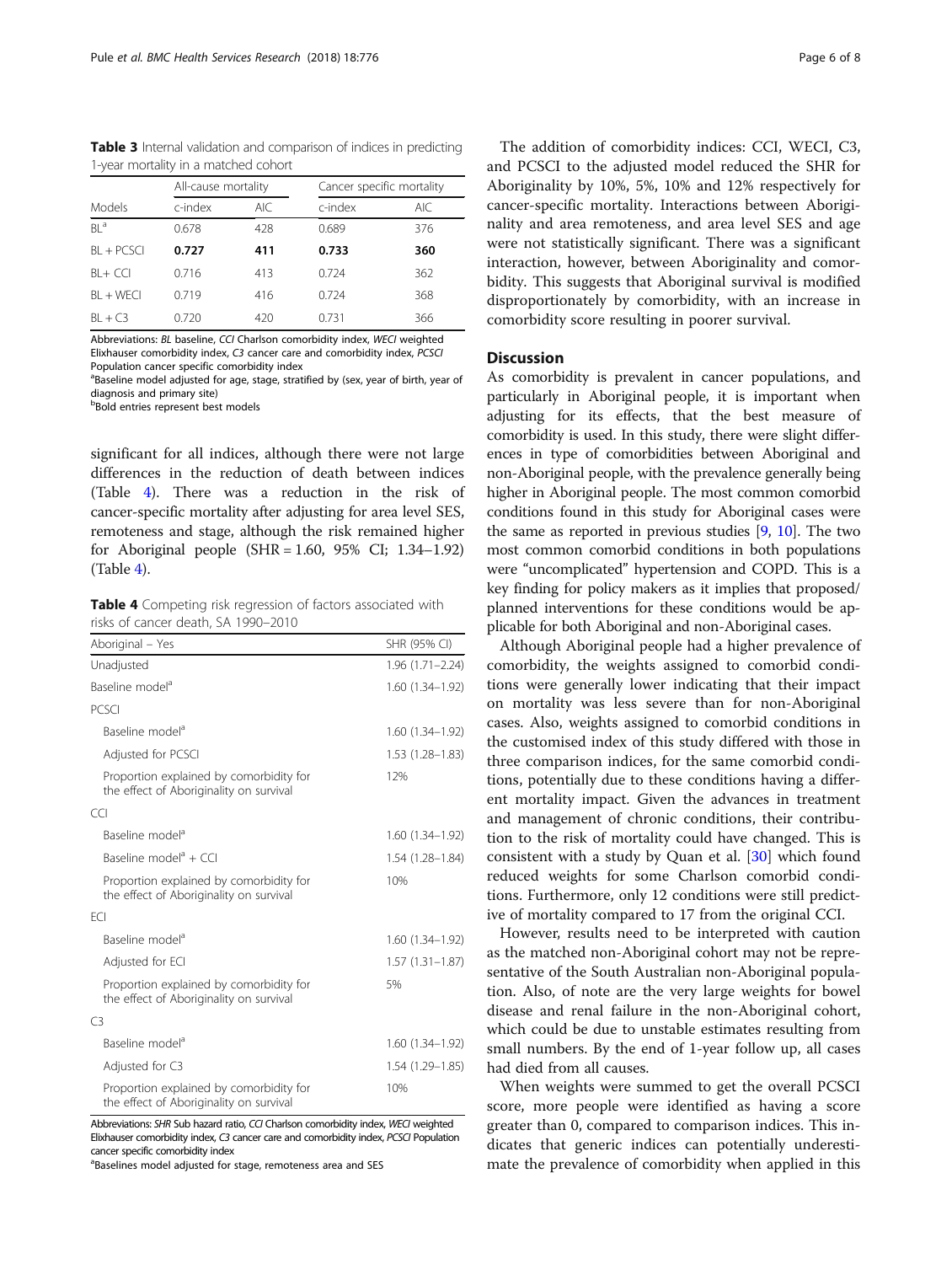population. This could be due to these indices including fewer conditions than the PCSCI; or alternatively, differences in comorbidity profiles of Aboriginal people compared to the general population. This finding further underscores the potential desirability of customised, population-specific comorbidity indices.

When PCSCI was validated and compared to other indices, however, results indicated only marginally better discrimination of the customised index than generic indices. These findings are nonetheless consistent with those of previous studies and suggestions that customized indices would provide more accurate measures and enable better adjustment for comorbidity [[12](#page-7-0), [13](#page-7-0), [31](#page-7-0)]. Further improvements may be seen if individual comorbid conditions, rather than a summary measure, were used for adjustment in survival analyses.

When PCSCI was compared to a cancer-specific index, C3, it marginally outperformed it. One of the advantages of PCSCI over C3 is in its development where Aboriginality was taken into account when deriving weights for comorbidities. As such, PCSCI can be used flexibly for risk adjustments in both Aboriginal only and matched Aboriginal and non-Aboriginal cohorts. Also, incorporating Aboriginal status in weight development makes this index more representative of an Aboriginal cancer population, more accurate and with greater ability to adjust for comorbidity (as compared to C3 which was not developed with an Australian Aboriginal cohort in mind).

After accounting for degree of spread (summary stage), remoteness and socioeconomic status, the increased risk of cancer death in Aboriginal people remained. The addition of PCSCI and other indices led to a reduction of this disparity by between 5 and 12%, with a slightly higher reduction occurring with the PCSCI. Further investigations are needed to determine whether the differences in survival, which persisted after comorbidity adjustment, could be explained by other factors known to impact on survival but not included in the study, for example, lifestyle factors or adherence to treatment guidelines.

Lack of access to treatment data in this study limited our ability to investigate possible reasons for differences in mortality. Due to a small number of cases within each cancer site group, we could not test whether weights derived for each comorbid condition would differ by cancer type, which could influence overall comorbidity scores. Another limitation was not having access to Medicare data. It is envisaged that having access to Medicare data for this study population could potentially strengthen our index, as more comorbid conditions which might impact on mortality risk could be inferred and added to the patient's total score (including conditions not associated with hospitalisation).

The greatest strengths of this study were accessing data where Aboriginal status was cross-validated and were the

sample of cases was drawn from the entire Aboriginal cohort diagnosed with cancer in South Australia for the period under review, thus minimising the potential for selection bias. The PCSCI was developed in South Australia, and it is recommended that PCSCI be validated in an external Aboriginal population to assess its generalizability to Aboriginal populations in other Australian states. The availability of comparable data for linking at a population level throughout Australia underscores the usefulness of data linkage to inform policy and to provide evidence of risk factors which impact on cancer outcomes.

In conclusion, our study is the first to develop a comorbidity index specific to cancer population of South Australia which can be applied effectively to Aboriginal only or a combined population. The results showed that PCSCI performed as well as or marginally better than CCI, ECI and C3. Nonetheless results also indicate that generic comorbidity indices developed in other non-Aboriginal populations probably provide a reasonably accurate determinations of comorbidity effects in Aboriginal people with cancer.

#### Abbreviations

ABS: Australian Bureau of Statistics; aHR: Adjusted hazard ration; AIC: Akaike information criterion; ARIA: Accessibility/Remoteness Index of Australia; CCI: Charlson Comorbidity Index; CI: Confidence interval; COPD: Chronic obstructive pulmonary diseases; ECI: Elixhauser Comorbidity Index; ICD-10: International classification of diseases tenth revision; IRSD: Index of relative socio-economic disadvantage; ISAAC: South Australia Inpatient Hospital Separations; NDI: National Death Index; SA: South Australia; SACR: South Australian Cancer Registry; SEIFA: Socio-economic index for areas

#### Acknowledgements

The authors would like to thank the CanDAD Community Reference Group for their valuable guidance, scrutiny and dissemination of results. SA Health's Epidemiology Branch for providing inpatient and population cancer registry data for the study; the CanDAD Project staff; and, SA Clinical Cancer Registry for administrative and data support for the study.

#### Funding

LP is on a postgraduate scholarship from the University of South Australia and gratefully acknowledges the support. The CanDAD project was funded from an Australian NHMRC Partnership Project Grant (APP1072243) and the Beat Cancer Project with in kind support from its partner organisations of the Aboriginal Health Council of South Australia, SA Health and SA Cancer Services, Cancer Council of South Australia, SA NT DataLink, the South Australian Health and Medical Research Institute and the University of South Australia.

#### Availability of data and materials

Data included in this study cannot be shared or made publicly available repository due ethics and privacy laws. Any request should be through lead ethics committees as well as the data custodians, before any further data could be provided.

#### Authors' contributions

DR, EB, LP and DB had the original idea for the study. LP initiated and designed the study, developed the protocol, data analysis and wrote the first draft of the paper. DR directed the project and study implementation. EB, TN contributed to study design, data analysis and interpretation. DB contributed to study design and data interpretation. All authors read and approved the final manuscript.

#### Ethics approval and consent to participate

The study was reviewed and approved by the South Australian Aboriginal Health Council's Research Ethics Committee (AHREC), the SA Health HREC (12/SAH/35/AMO3) and the University of South Australia HREC (30622). CanDAD project's Aboriginal Community Reference Group (ACoRG).